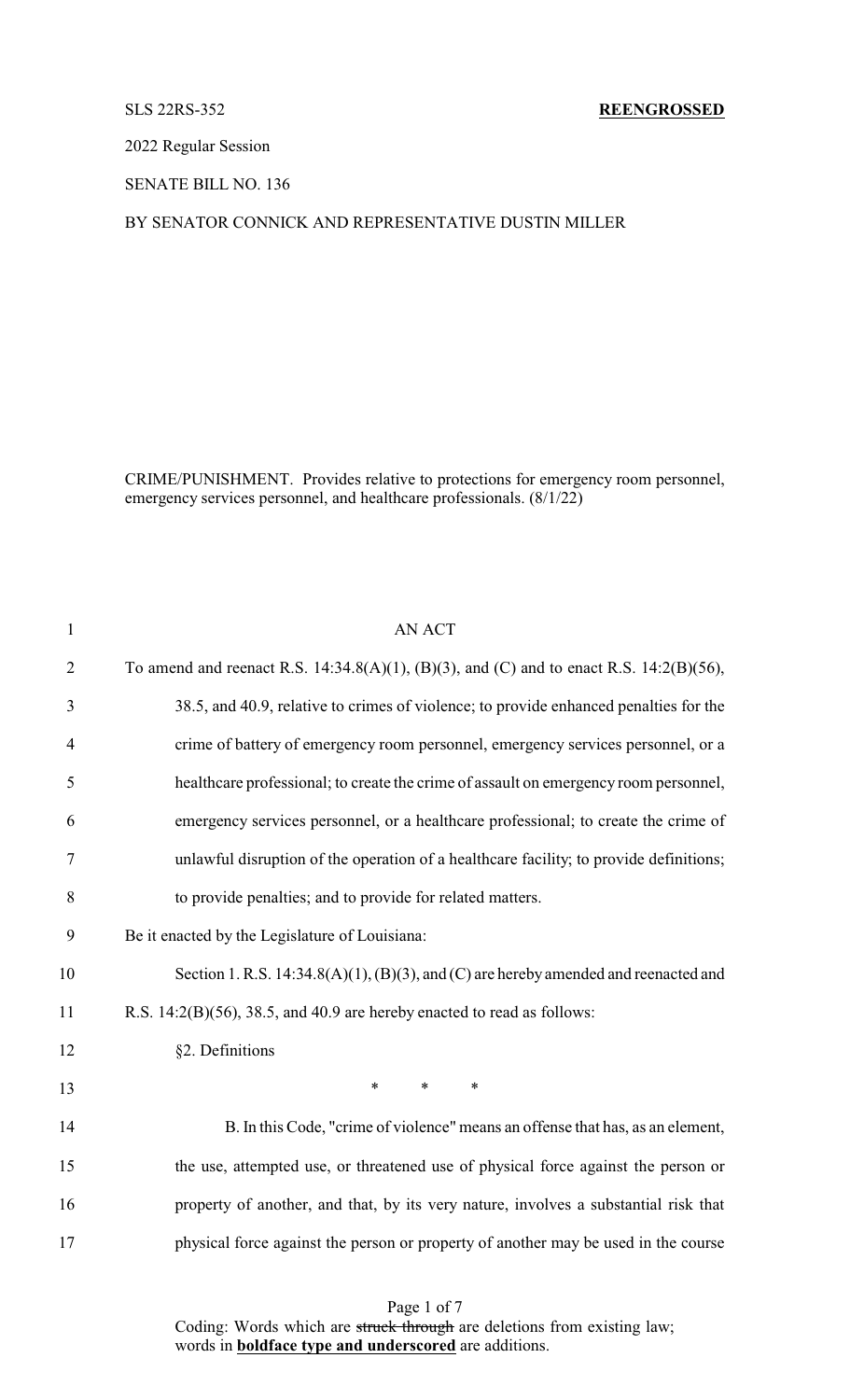| 1              | of committing the offense or an offense that involves the possession or use of a         |
|----------------|------------------------------------------------------------------------------------------|
| $\overline{2}$ | dangerous weapon. The following enumerated offenses and attempts to commit any           |
| 3              | of them are included as "crimes of violence":                                            |
| 4              | *<br>$\ast$<br>∗                                                                         |
| 5              | (56) Battery of emergency room personnel, emergency services                             |
| 6              | personnel, or a healthcare professional.                                                 |
| 7              | *<br>$\ast$<br>∗                                                                         |
| 8              | §34.8. Battery of emergency room personnel, emergency services personnel, or a           |
| 9              | healthcare professional                                                                  |
| 10             | A.(1) Battery of emergency room personnel, emergency services personnel,                 |
| 11             | or a healthcare professional is battery committed without the consent of the victim      |
| 12             | when the offender has reasonable grounds to believe that the victim is emergency         |
| 13             | room personnel, emergency services personnel, or a healthcare professional acting        |
| 14             | in the performance of his employment duties.                                             |
| 15             | $\ast$<br>$\ast$<br>∗                                                                    |
| 16             | B. For purposes of this Section:                                                         |
| 17             |                                                                                          |
| 18             | (3) "Healthcare professional" means a person licensed or certified by this               |
| 19             | state to provide healthcare or professional services as a physician, physician           |
| 20             | assistant, dentist, registered or licensed practical nurse or certified nurse assistant, |
| 21             | advanced practice registered nurse, certified emergency medical technician,              |
| 22             | paramedic, certified registered nurse anesthetist, nurse practitioner, respiratory       |
| 23             | therapist, clinical nurse specialist, pharmacist, optometrist, podiatrist, chiropractor, |
| 24             | physical therapist, occupational therapist, licensed radiologic technologist, licensed   |
| 25             | clinical laboratory scientist, licensed professional counselor, certified social worker, |
| 26             | psychologist, patient transporter, dietary worker, patient<br>access<br>or               |
| 27             | representative, security personnel, patient relations advocate, or any other             |
| 28             | person who otherwise assists in or supports the performance of healthcare                |
| 29             | services.                                                                                |

Page 2 of 7 Coding: Words which are struck through are deletions from existing law; words in **boldface type and underscored** are additions.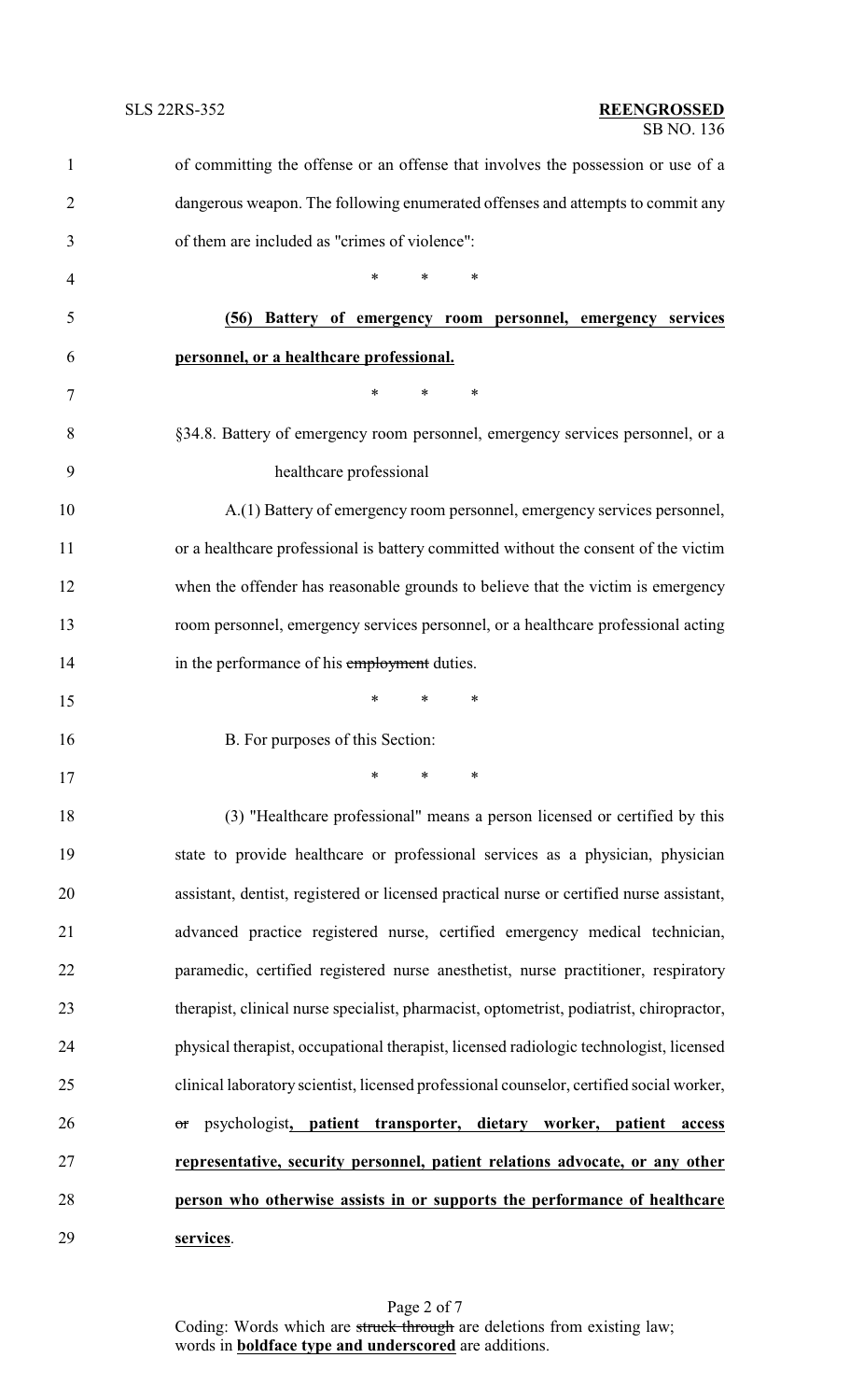| $\mathbf{1}$   | $C(1)(a)$ Whoever commits the crime of battery of emergency room                      |
|----------------|---------------------------------------------------------------------------------------|
| $\overline{2}$ | personnel, emergency services personnel, or a healthcare professional shall be fined  |
| 3              | not more than one thousand dollars and imprisoned for not less than fifteen days nor  |
| $\overline{4}$ | more than six months without benefit of suspension of sentence. At least forty-       |
| 5              | eight hours of the sentence imposed shall be without benefit of suspension of         |
| 6              | sentence.                                                                             |
| $\tau$         | (b) Whoever commits a second or subsequent offense of battery of                      |
| 8              | emergency room personnel, emergency services personnel, or a healthcare               |
| 9              | professional shall be fined not more than one thousand dollars and imprisoned,        |
| 10             | with or without hard labor, for not less than one year nor more than three            |
| 11             | years. At least forty-five days of the sentence imposed shall be served without       |
| 12             | benefit of parole, probation, or suspension of sentence.                              |
| 13             | $(2)(a)$ If the battery produces an injury that requires medical attention, the       |
| 14             | offender shall be fined not more than five thousand dollars and imprisoned with or    |
| 15             | without hard labor for not less than one year nor more than five years. At least five |
| 16             | sixty days of the sentence imposed shall be served without benefit of parole,         |
| 17             | probation, or suspension of sentence.                                                 |
| 18             | (b) If the battery produces an injury that requires medical attention, and            |
| 19             | the offense is a second or subsequent offense, the offender shall be fined not        |
| 20             | more than ten thousand dollars, and shall be imprisoned with or without hard          |
| 21             | labor, for not less than two nor more than five years. At least ninety days of the    |
| 22             | sentence imposed shall be served without benefit of parole, probation, or             |
| 23             | suspension of sentence.                                                               |
| 24             | $\ast$<br>$\ast$<br>∗                                                                 |
| 25             | §38.5. Assault on emergency room personnel, emergency services personnel, or          |
| 26             | a healthcare professional                                                             |
| 27             | A.(1) Assault on emergency room personnel, emergency services                         |
| 28             | personnel, or a healthcare professional is an assault committed when the              |
| 29             | offender has reasonable grounds to believe the victim is an emergency room            |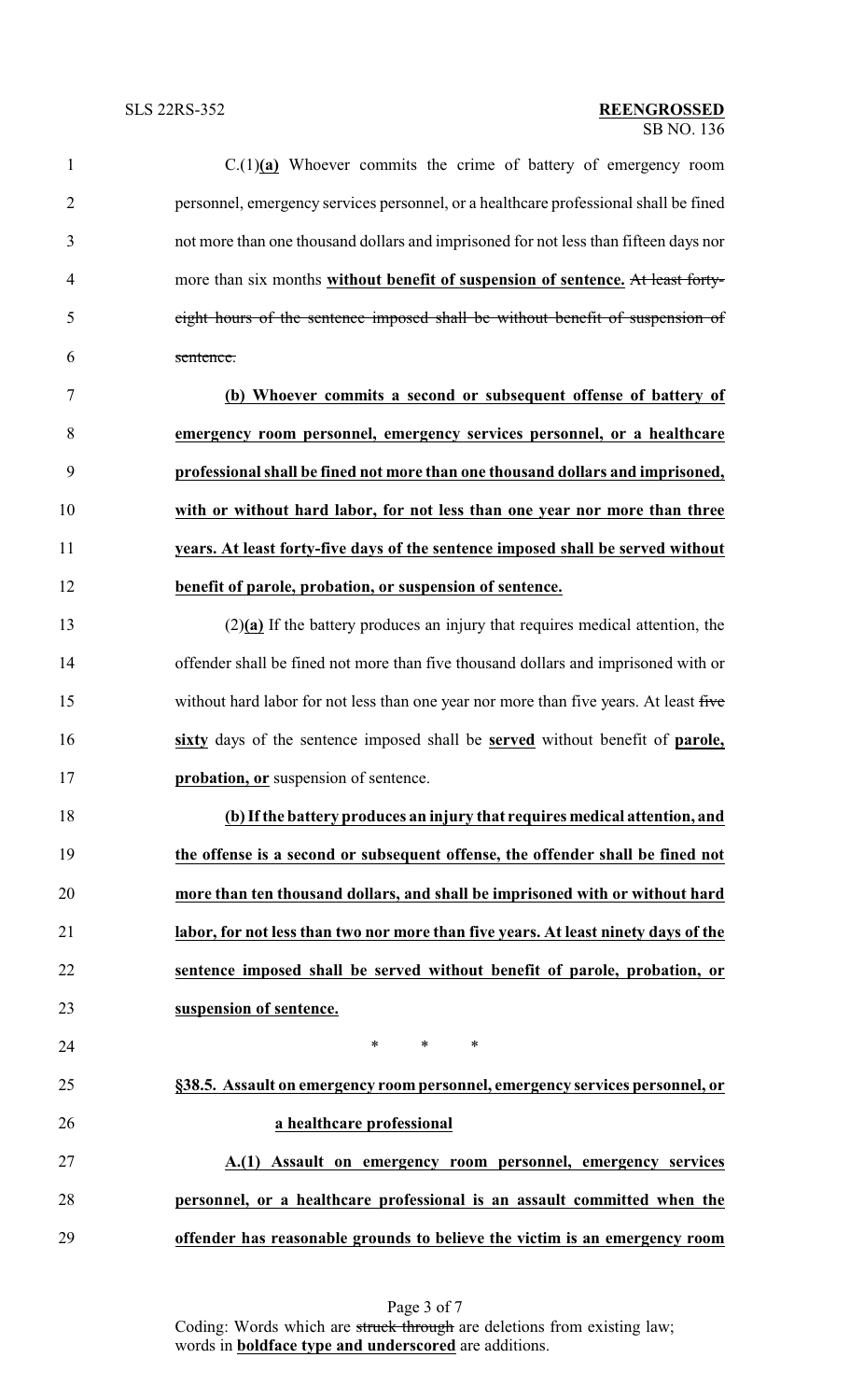| $\mathbf{1}$   | personnel, emergency services personnel, or a healthcare professional acting in |
|----------------|---------------------------------------------------------------------------------|
| $\overline{2}$ | the performance of his duties.                                                  |
| 3              | (2) For purposes of this Section:                                               |
| $\overline{4}$ | (a) "Assault" shall have the same definition as in R.S. 14:36 but shall         |
| 5              | additionally include making statements threatening physical harm to an          |
| 6              | emergency room personnel, emergency services personnel, or a healthcare         |
| 7              | professional.                                                                   |
| 8              | (b) "Emergency room personnel" shall have the same definitions as in            |
| 9              | R.S. 14:34.8.                                                                   |
| 10             | (c) "Emergency services personnel" shall have the same definitions as in        |
| 11             | R.S. 14:34.8.                                                                   |
| 12             | (d) "Healthcare professional" shall have the same definitions as in R.S.        |
| 13             | 14:34.8.                                                                        |
| 14             | B. Whoever commits the crime of assault on emergency room personnel,            |
| 15             | emergency services personnel, or a healthcare professional shall be fined not   |
| 16             | more than one thousand dollars or imprisoned for not less than thirty days nor  |
| 17             | more than one hundred eighty days, or both.                                     |
| 18             | $\ast$<br>$\ast$<br>$\ast$                                                      |
| 19             | §40.9. Unlawful disruption of the operation of a healthcare facility            |
| 20             | A. Unlawful disruption of the operation of a healthcare facility is the         |
| 21             | intentional communication of information that the commission of a crime of      |
| 22             | violence is imminent or in progress, or that a circumstance dangerous to human  |
| 23             | life exists or is about to exist, when committed under any one or more of the   |
| 24             | following circumstances:                                                        |
| 25             | (1) When the offender's actions cause emergency room personnel,                 |
| 26             | emergency services personnel, or healthcare professionals at a healthcare       |
| 27             | facility to be in sustained fear for their safety and a reasonable person would |
| 28             | have known that his actions could cause sustained fear.                         |
| 29             | (2) When the offender's actions cause the evacuation of a healthcare            |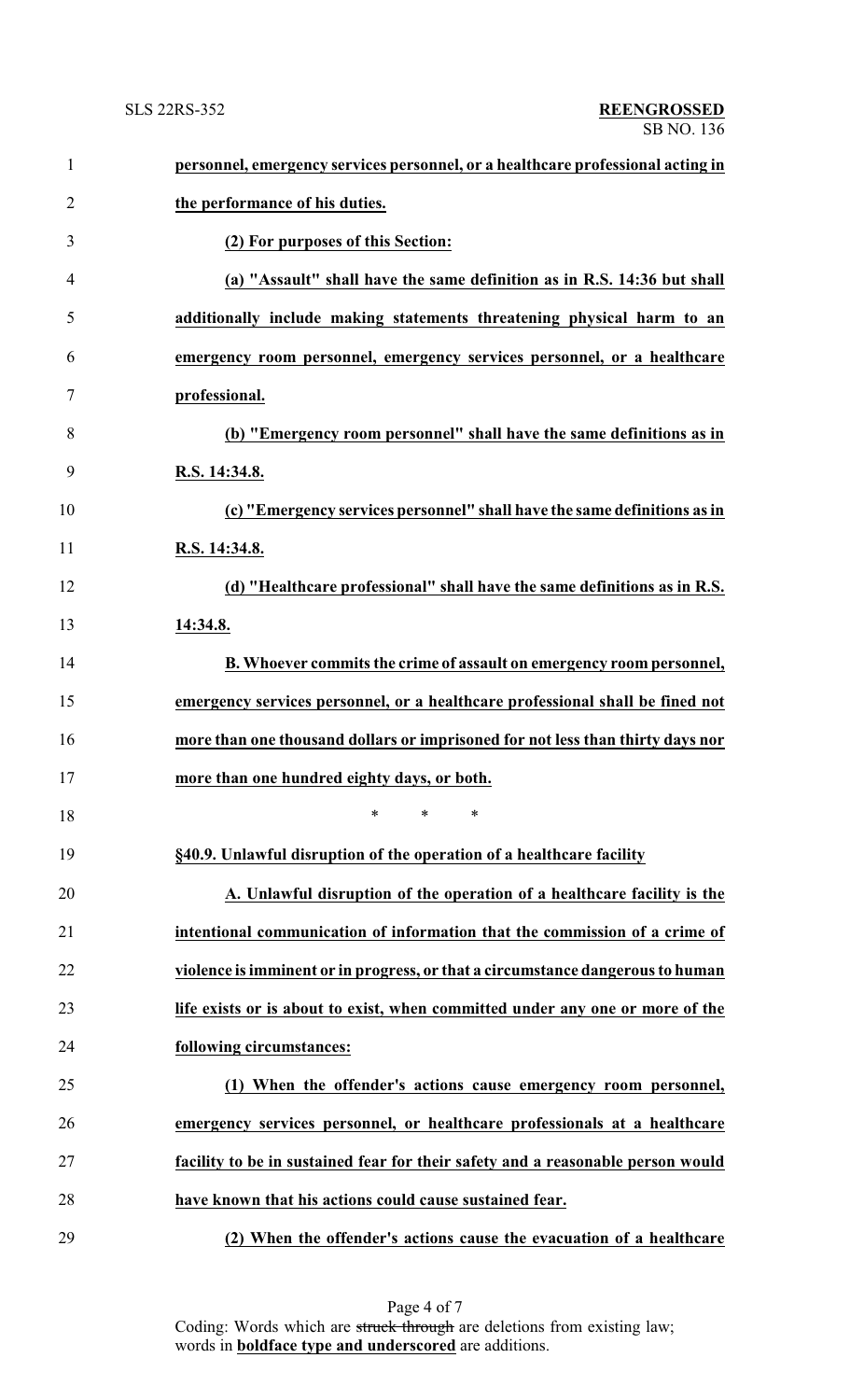| $\mathbf{1}$   | facility and a reasonable person would have known that his actions could cause    |
|----------------|-----------------------------------------------------------------------------------|
| $\overline{2}$ | an evacuation.                                                                    |
| 3              | (3) When the offender's actions cause any other serious disruption to the         |
| 4              | operation of a healthcare facility and a reasonable person would have known       |
| 5              | that such actions could cause serious disruption to the operation of a healthcare |
| 6              | facility.                                                                         |
| 7              | <b>B. For purposes of this Section:</b>                                           |
| 8              | (1) "Healthcare facility" means any hospital, outpatient clinic,                  |
| 9              | ambulatory surgical center, or other setting where healthcare services are        |
| 10             | provided.                                                                         |
| 11             | (2) "Emergency room personnel" shall have the same definitions as in              |
| 12             | R.S. 14:34.8.                                                                     |
| 13             | (3) "Emergency services personnel" shall have the same definitions as             |
| 14             | in R.S. 14:34.8.                                                                  |
| 15             | (4) "Healthcare professional" shall have the same definitions as in R.S.          |
| 16             | 14:34.8.                                                                          |
| 17             | C. Whoever commits the offense of unlawful disruption of the operation            |
| 18             | of a healthcare facility shall be fined not more than one thousand dollars or     |
| 19             | imprisoned with or without hard labor, for not less than one year nor more than   |
| 20             | five years, or both.                                                              |
|                |                                                                                   |

The original instrument was prepared by Whitney Kauffeld. The following digest, which does not constitute a part of the legislative instrument, was prepared by Cathy R. Wells.

## DIGEST

SB 136 Reengrossed 2022 Regular Session Connick

Present law provides relative to crimes of violence and includes an illustrative list of crimes of violence.

Proposed law retains present law and adds the proposed law crime of assault on emergency room personnel, emergency services personnel, and a healthcare professional to the list of crimes of violence.

Present law provides that the crime of battery of emergency room personnel, emergency services personnel or healthcare professional is punishable by a fine of not more than \$1,000 and imprisonment between 15 days and six months. Present law further provides that the

Page 5 of 7 Coding: Words which are struck through are deletions from existing law; words in **boldface type and underscored** are additions.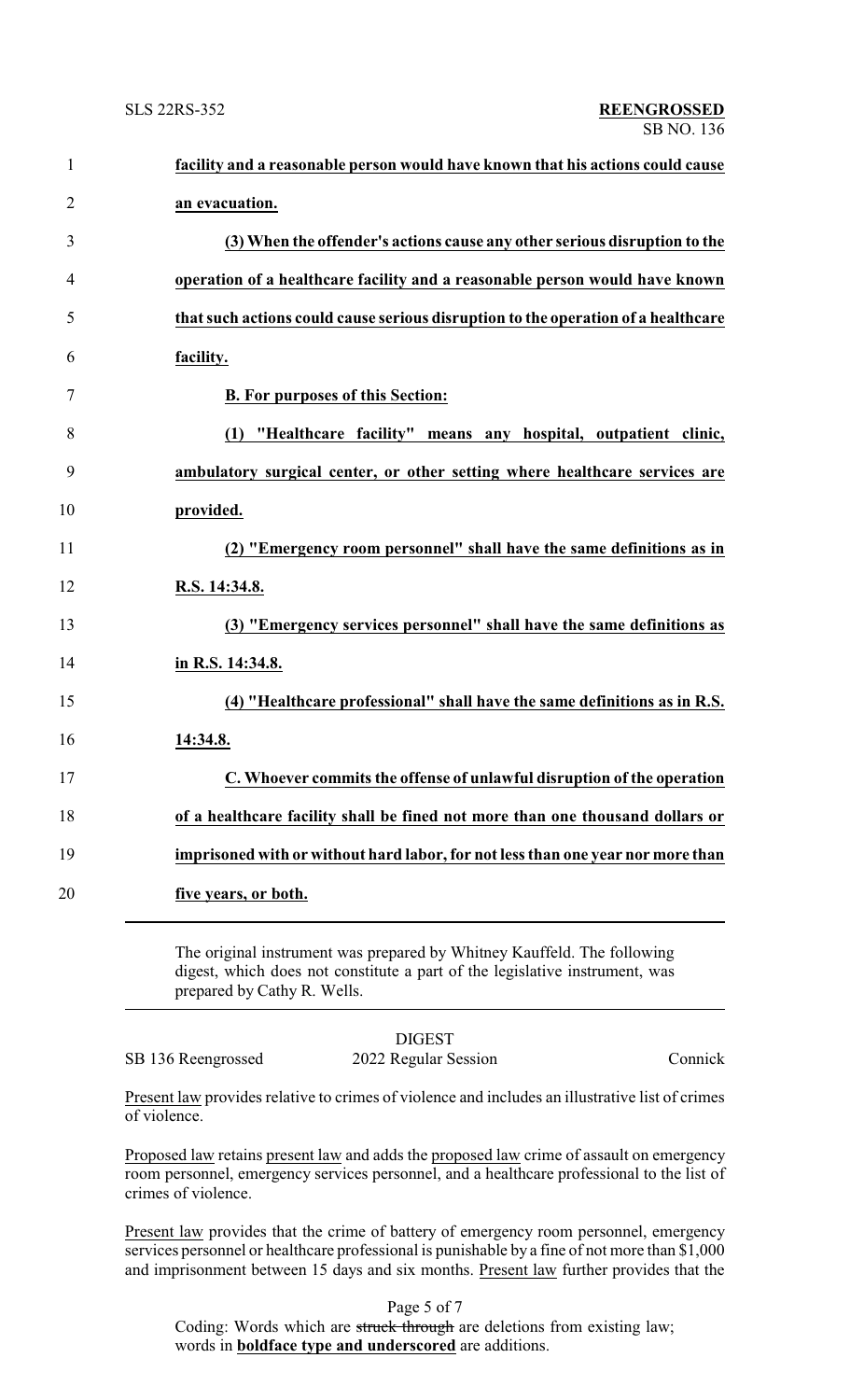crime of battery of emergency room personnel, emergency services personnel, or healthcare professional, if the battery produces an injury that requires medical attention, is punishable by a fine of not more than \$5,000 and imprisonment between one and five years.

Proposed law retains present law and expands the definition of "healthcare professional" to include a patient transporter, dietary worker, patient access representative, security personnel, patient relations advocate, or any other person who otherwise assists in or supports the performance of healthcare services.

Proposed law further provides that imprisonment for a first offense of battery of emergency room personnel, emergency services personnel, or healthcare professional is to be served without benefit of suspension of sentence.

Proposed law further provides that a second or subsequent offense of battery of emergency room personnel, emergency services personnel, or healthcare professional is punishable by a fine of not more than \$1,000 and imprisonment, with or without hard labor, for between one and three years, at least 45 days of which must be served without benefit of parole, probation, or suspension of sentence.

Present law provides that if the battery produces an injury that requires medical attention, the offender is punishable by a fine of not more than \$5,000 and imprisonment between one and five years, at least five days of which must be served without benefit of parole, probation, or suspension of sentence.

Proposed law provides that at least 60 days be served without benefit of parole, probation, or suspension of sentence.

Proposed law provides that on a second or subsequent offense, if the battery produces an injury that requires medical attention, the offender is punishable by a fine of not more than \$10,000 and imprisonment between two and five years, at least 90 days of which must be served without benefit of parole, probation, or suspension of sentence.

Proposed law otherwise retains present law.

Proposed law creates the crime of assault on emergencyroom personnel, emergencyservices personnel, or a healthcare professional, which is defined as an assault committed when the offender has reasonable grounds to believe that the victim is a emergency room personnel, emergency services personnel, or a healthcare professional acting in the performance of his duties.

Proposed law defines "assault," "emergency room personnel", "emergency services personnel," and "healthcare professional" for the purposes of proposed law.

A violation of proposed law is punishable by a fine of not more than \$1,000, or imprisonment between 30 and 180 days, or both.

Proposed law creates the crime of unlawful disruption of the operation of a healthcare facility, defined as the intentional communication of information that the commission of a crime of violence is imminent or in progress, or that a circumstance dangerous to human life exists or is about to exist, when committed under any one or more of the following circumstances:

- (1) When the offender's actions cause emergency room personnel, emergency services personnel, or healthcare professionals at a healthcare facility to be in sustained fear for their safety, and a reasonable person would have known that his actions could cause sustained fear.
- (2) When the offender's actions cause the evacuation of a healthcare facility, and a

Page 6 of 7

Coding: Words which are struck through are deletions from existing law; words in **boldface type and underscored** are additions.